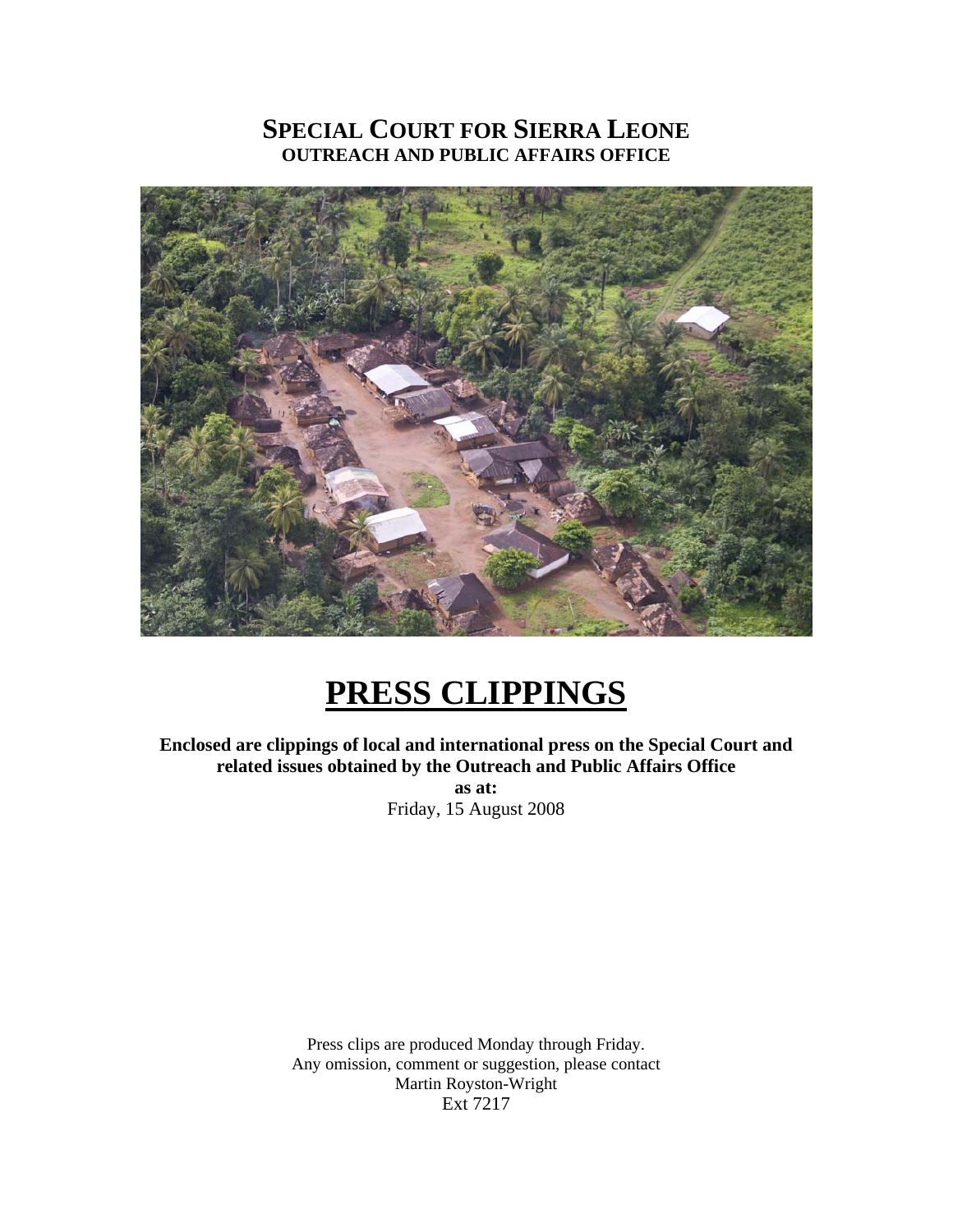| <b>Local News</b>                                                      |              |
|------------------------------------------------------------------------|--------------|
| Cotton Tree News Reporter in the Hague to Cover the Taylor Trial / CTN | Page 3       |
| <b>International News</b>                                              |              |
| Blah Wins Urey / Daily Observer                                        | Page 4       |
| UNMIL Public Information Office Complete Media Summaries / UNMIL       | Pages 5-7    |
| Ensure Justice Is Not Sidelined / States News Service                  | Pages $8-10$ |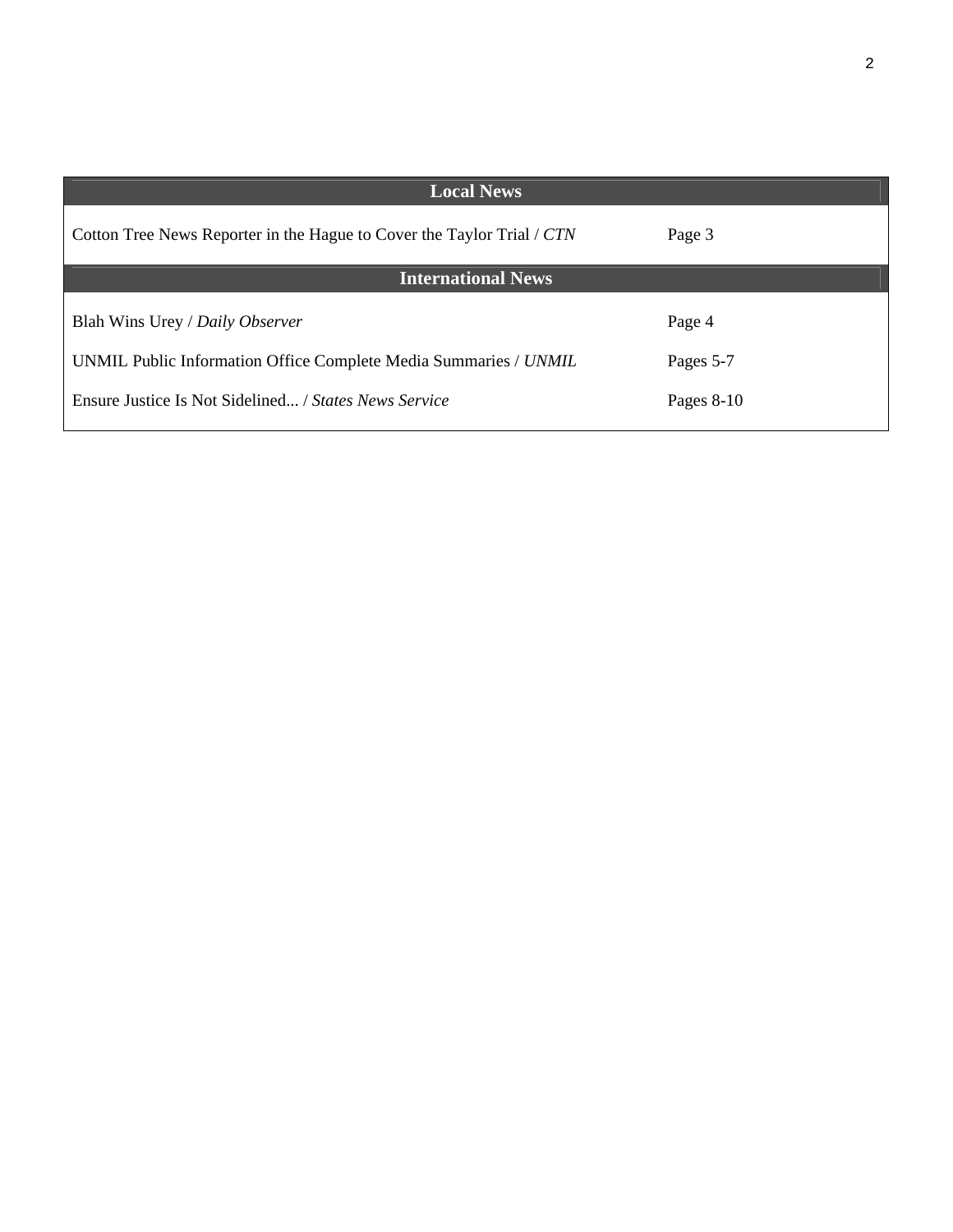# Cotton Tree News Undated

# **Cotton Tree News reporter in the Hague to cover the Taylor Trial**

## CTN reporter in Kenema, **Mariama Khai Fornah**,



has been chosen by BBC Trust West Africa and Talking Drums Studio to cover the Taylor Trial from the Hague for three months starting in August 2008.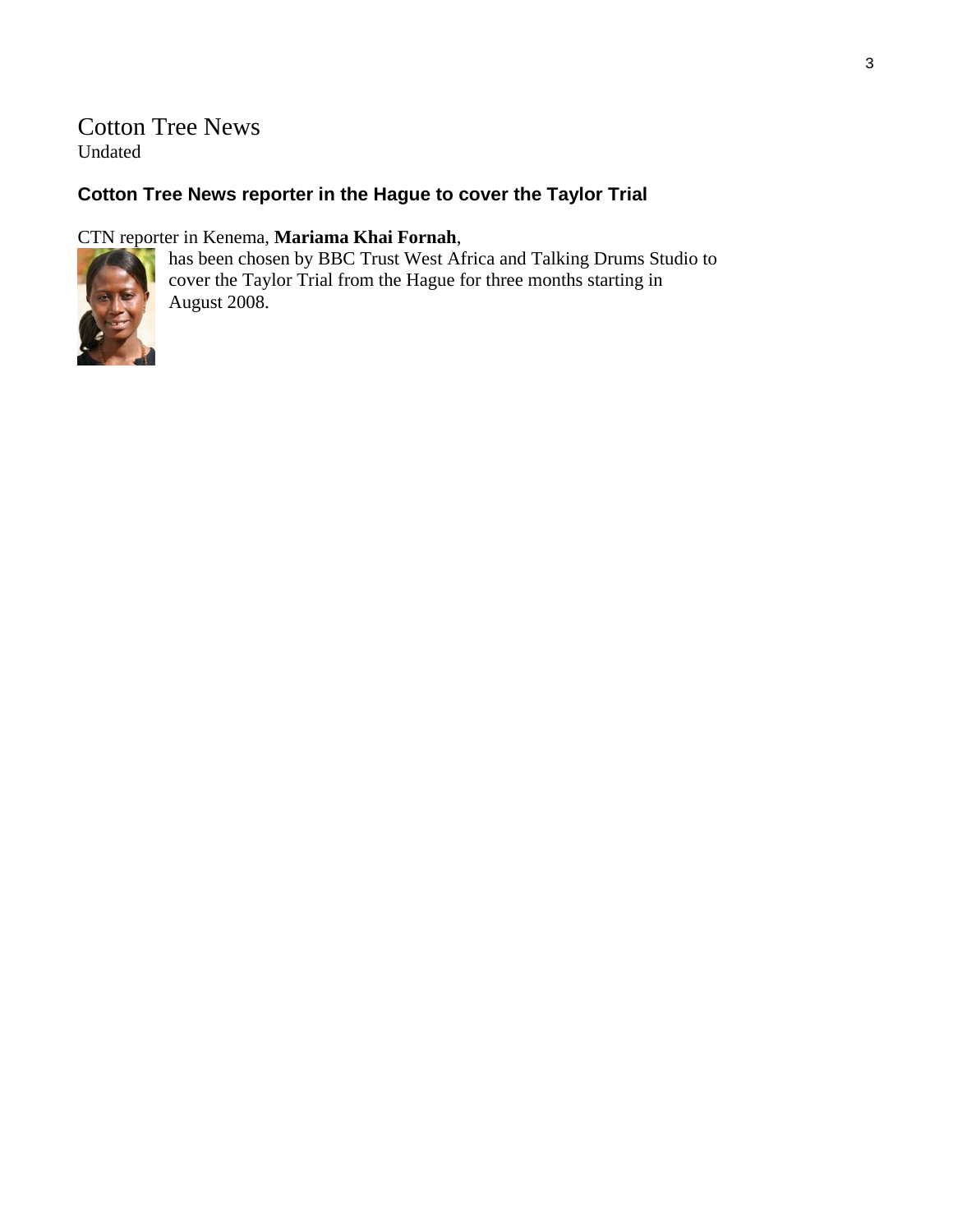# Daily Observer (Liberia)

Friday, 15 August 2008

**Blah Wins Urey In US\$4.5M Libel Suit**

By **M. Welemongia Ciapha, II** Published: **15 August, 2008**

**MONROVIA,** Civil Law Court Judge at the Temple of Justice in Monrovia, Yussif D. Kaba, Thursday, August 14, 2008, dismissed Benoni Urey's US\$4.5 million libel suit against Moses Blah, s former president of Liberia.



Former President Blah and Urey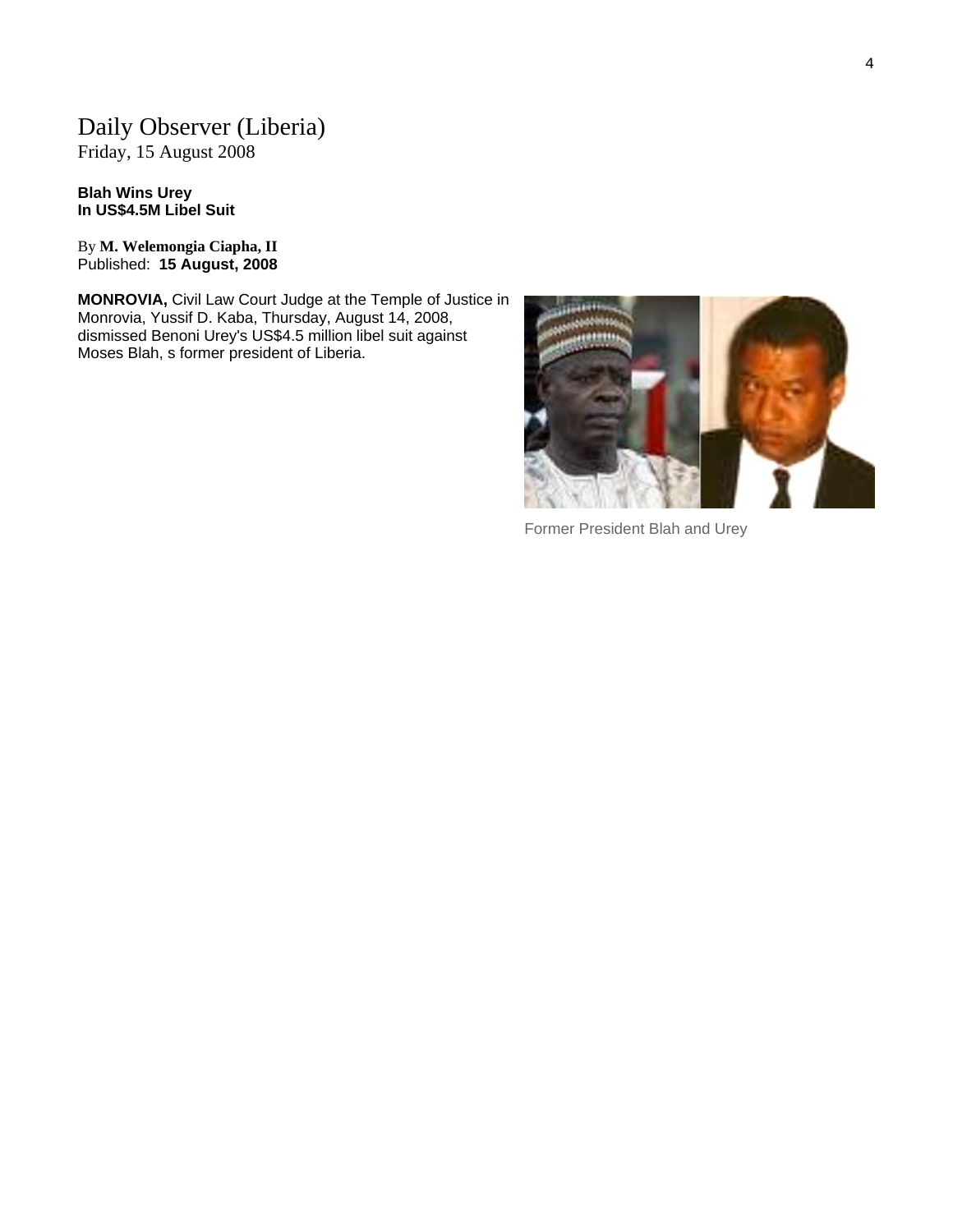

United Nations Mission in Liberia (UNMIL)

## **UNMIL Public Information Office Complete Media Summaries 14 August 2008**

*[The media summaries and press clips do not necessarily represent the views of UNMIL.]* 

#### **Newspaper Summary**

**'Burglary' at Police Headquarters, But LNP Cites Theft**

(The News, New Democrat)

- The New Democrat reports that police are investigating a midnight burglary at the Headquarters of the Liberia National Police on Capitol Hill in Monrovia. The media quoting police sources said the offices of Police Inspector General, Beatrice Munah Sieh and her two deputies were broken into and several items taken away. Although there has been no official statement from the police concerning the burglaries, the New Democrat said 17 police operational radios got missing from Deputy Inspector Gayflor Tarpeh's office, while an unspecified amount of money was taken from the Inspector General's office.
- The Inquirer newspaper said the robbers may have taken advantage of the constant darkness that engulfs the police headquarters at night. However, a Police spokesman, Truth FM, clarified that the office was not burglarized but was rather an incident of theft.

#### **Spain Donates Two Fire Trucks to Liberia**

(The Monitor, The News)

- The Regional Government of Madrid, Spain has donated two fire trucks and four fire retardant uniforms to Liberia. A Foreign Ministry statement issued in Monrovia yesterday said the donation was made through the Liberian Embassy in France, which is also responsible for Spain, Switzerland, Greece and Portugal.
- The two fire trucks from the Madrid Regional Government fleet to the Government of Liberia include one Mercedes Benz with a capacity to take about 1,500 litres of water and two fire fighters onboard, plus a driver while the other is a Land Rover Defender 130 with a capacity of about 500 litres of water, plus four fire fighters and a driver. The donation is in fulfillment of promises made by the President of the Madrid Community Regional Government to President Ellen Johnson Sirleaf in 2007.

#### **Government Announces Tax Waiver---For Low Income Earners**

(Daily Observer, The Inquirer, The News, Heritage)

- The Liberian government has announced the waiver of all taxes on salary income for individuals earning US\$70.00 of less or its equivalent in Liberian dollars, beginning July 2008. The measure instituted was contained in Executive Order NO. 14 signed Monday by President Ellen Johnson-Sirleaf.
- According to an Executive Mansion release, the measure has become necessary to address the increased need to correct and ameliorate the economic shock and hardship being imposed on the people of Liberia as a consequence of the global increase in the price of basic and essential commodities especially food. The measure, the Executive Order says, is in furtherance of government's policy to boost real income, stipulate growth and seek to revive the economy and improve the livelihood of the people, especially the poor and underprivileged and low income earners.

#### **LMC Begins Workshop for Journalists on PRS Document**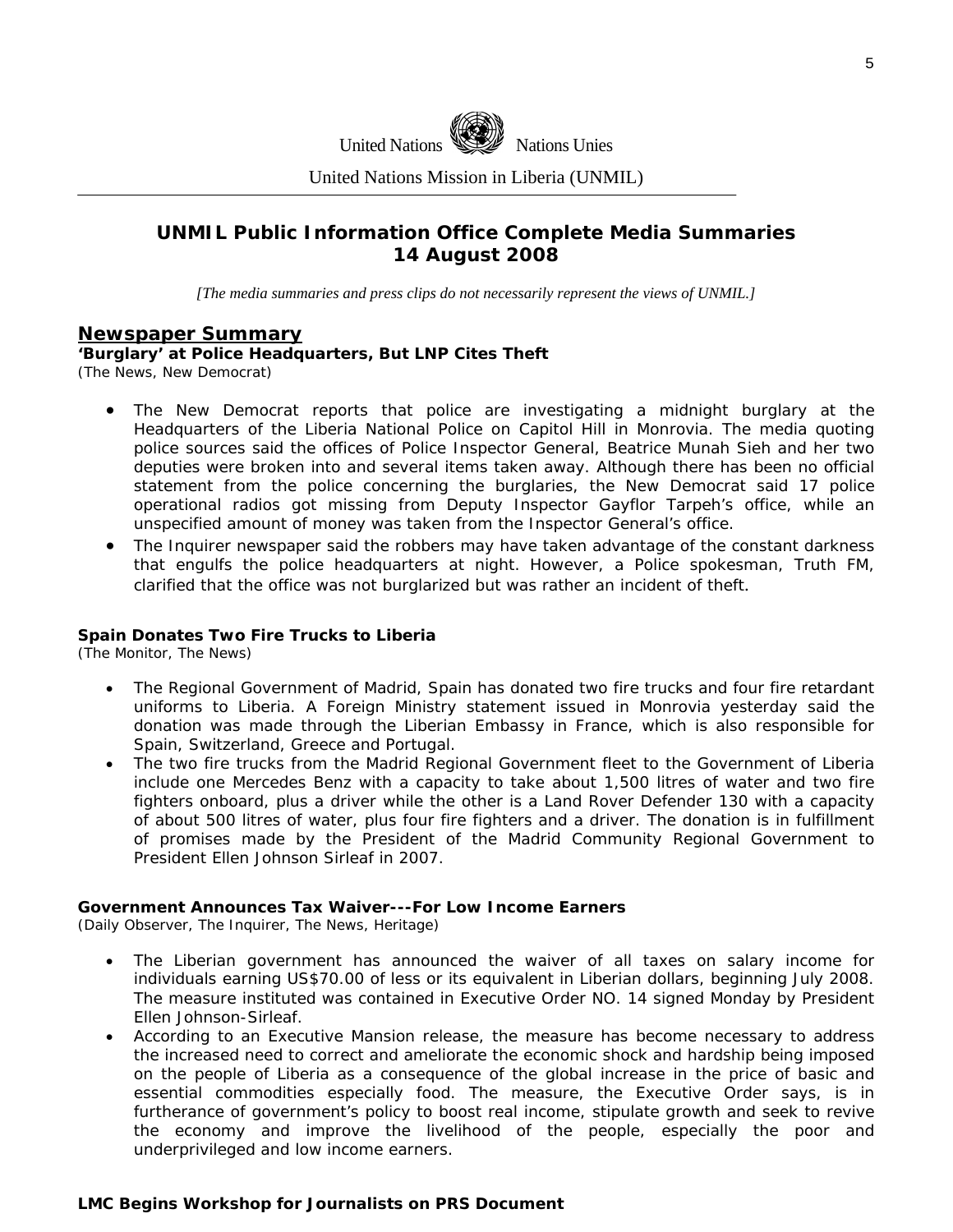(The News, The Informer, The Monitor, Heritage)

- The Liberia Media Centre (LMC) and the Knights International Journalism Fellowship of the International Centre for Journalists (ICFJ) Wednesday commenced a three-day training program for Liberian journalists on "Reporting on Liberia's Poverty Reduction Strategy (PRS)." Speaking at the launch of the programme, Norris Tweah, Chief of Office staff and Special Assistant to the Minister of Information, commended the organizers and emphasized the need for the media to understand the pillars of the PRS, noting that, this way the media can fully monitor the outcome of the PRS.
- The media can play a potentially crucial role and have a measureable impact in alleviating poverty. The training is apparently against the backdrop that the media can provide an inclusive platform for public debate on poverty-related issues and act as a force for more transparent and accountable decision-making relevant to poverty reduction.

#### **President Sirleaf to Commission 26 Officials**

(The News)

- The Ministry of Foreign Affairs has announced that President Ellen Johnson-Sirleaf will on August 21st and 28th commission 26 officials of her government. According to a release, those to be commissioned on August 21st from various ministries and agencies of government include Jeremiah Suluteh, Minister of Posts and Telecommunications; Jackson E. Doe, Minister of Transport; Cllr. Peter Bonner Jallah, Minister of National Security; Ambassador George Wallace, Jr., Advisor to the President on Foreign Affairs and Cllr. Estrada J. Bernard, Legal and Security Advisor to the President.
- Others are Johnny McClain, Ambassador Extraordinary and Plenipotentiary of the Republic of Liberia to the Republic of Senegal; Dr. Al-Hassan Conteh, Ambassador Extraordinary and Plenipotentiary of the Republic of Liberia to the Federal Republic of Nigeria; Yarsuo Weh Dorliae, Commissioner, Governance Commission; Madam Ruth J. Samukai, Commissioner, Liberia Telecommunications Authority; and Binyah C. Kesselly, Commissioner, Bureau of Maritime Affairs among others.

#### **More Revelations on 1979 Rice Riot - At TRC Hearing**

(The Inquirer, Daily Observer, The News, Heritage)

- The News and Inquirer newspapers report that more information on the 1979 rice riot continues to emerge from the ongoing Truth and Reconciliation Commission thematic hearings as former Assistant Secretary General of the Progressive Alliance of Liberia (PAL) D. Kahn Carlor said the death rate from the riot was 300 people contrary to the Tolbert's Government report that 79 persons died during the incident.
- The Heritage quotes Mr. Carlor as saying that the True Whig Party (TWP) thrived over the years on deceit and lies. He told the TRC hearing that prior to and after the riot, several were killed only because they were associates of PAL. Although, he did not give statistics but disclosed that there were several of their members who were killed and buried in Topoe Village, outside Monrovia, while in Sanniquellie, Nimba County, some were beaten up and sent to jail for their membership with PAL.

# **Radio Summary**

**Star Radio** *(News culled today from website at 10:00 am)*  **B urglary at Police Headquarters**  *(Also reported on Truth F.M. and ELBC)*

**Liberia Gets Additional Fire Trucks** 

6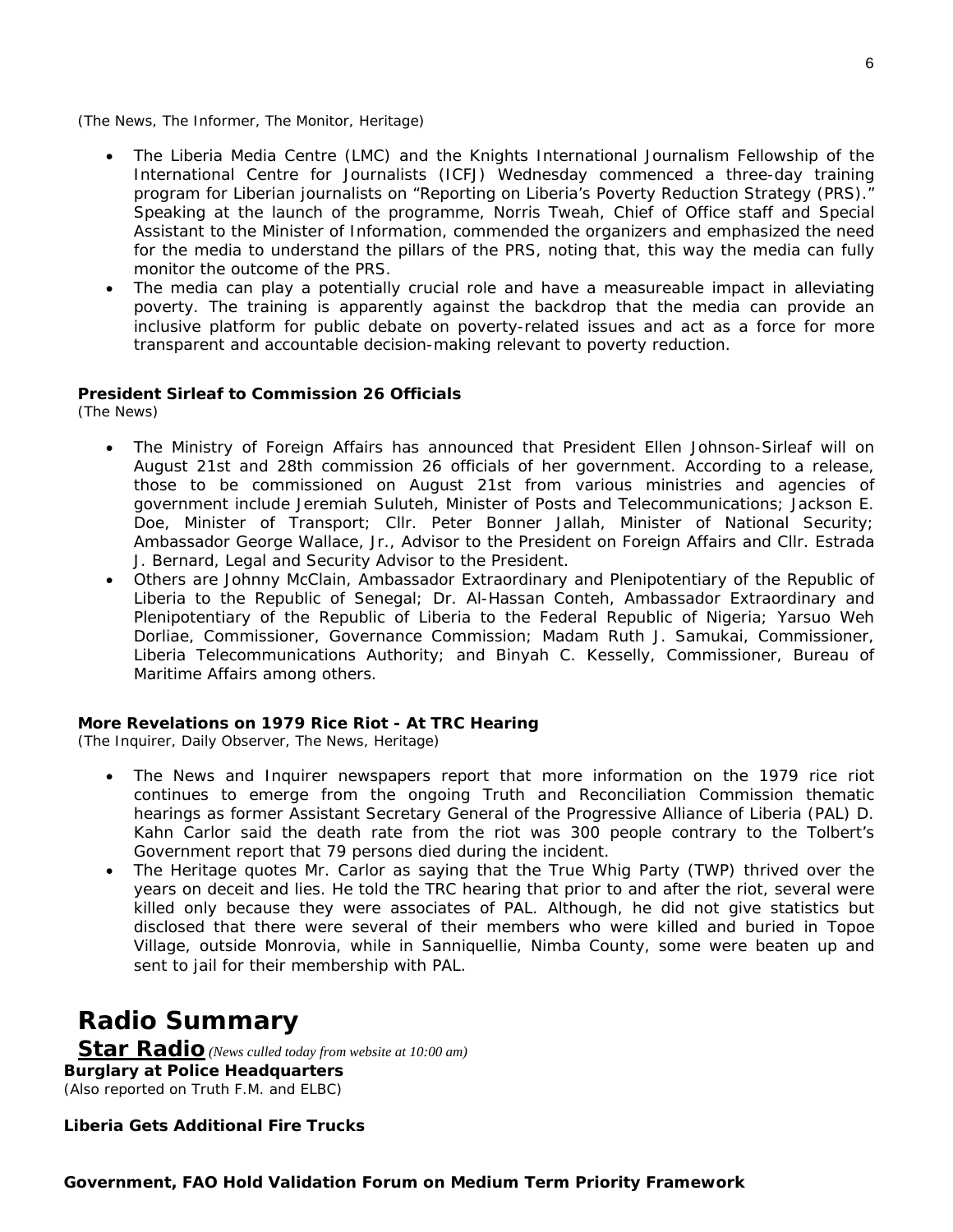- Government and the Food and Agriculture Organization (FAO) on Wednesday held a one-day validation on the National Medium Term Priority Framework (NMTPF) in Monrovia to discuss the contents of the document.
- The 33-page document is a proposed working instrument carved by the FAO and the Government of Liberia and is part of the economic revitalization pillar of the Poverty Reduction Strategy (PRS).
- Government identified competitive, efficient, sustainable food and agriculture value chains as the priority areas of the NMTPF.
- In an interview, FAO Consultant, Thomas Penman said the framework was drafted to fit government PRS from now to 2011.

*(Also reported on Truth F.M. and ELBC)* 

#### **Public Hearings on Draft Land Commission Act**

- In an interview, the Minister of Lands, Mines and Energy Dr. Eugene Shannon described as very critical the establishment of a Land Commission in Liberia.
- According to Minister Shannon, the setting-up of a land commission would help settle land disputes and ensure the legitimate issuance of land in the country.
- Earlier, providing expert opinion on the draft Act to establish a Land Commission, the Minister spoke of the death and detention of several people as a result of land conflicts.
- The House Committee on Lands, Mines and Natural Resources conducted the hearing to get expert opinions on the setting-up of a Land Commission.

*(Also reported on Truth F.M. and ELBC)*

#### **AL Official Calls for Equal Justice to Stabilize Liberia P**

- A founding member of the former Progressive Alliance of Liberia (PAL), D. Karn Carlor says the country risk degenerating into chaos if the justice system is not corrected.
- Mr. Carlor told the ongoing TRC hearings Wednesday that the problem Liberia faces today can be attributed largely to faults in the justice system and called on the TRC to include in its recommendations the reconstitution of the courts.

*(Also reported on Truth F.M. and ELBC)*

## **Truth F.M.** *(News monitored today at 10:00 am)*

#### UNMIL Presents Laws for Women and Girls' Rights to Gender Ministry

- The United Nations Mission in Liberia (UNMIL) has presented four laws relating to women and girls rights to the Ministry of Gender and Development.
- Speaking at the presentation ceremony, the Deputy Special Representative to the secretary-General for the Rule of Law, Henrietta Mensa-Bonsu, said the four laws are in simple English in order to give females adequate understanding of the laws.
- DSRSG Bonsu noted that the four laws include chapter D of the penal law, domestic relations law, the equal rights of customary law and the Truth and Reconciliation Commission Act. \*\*\*\*\*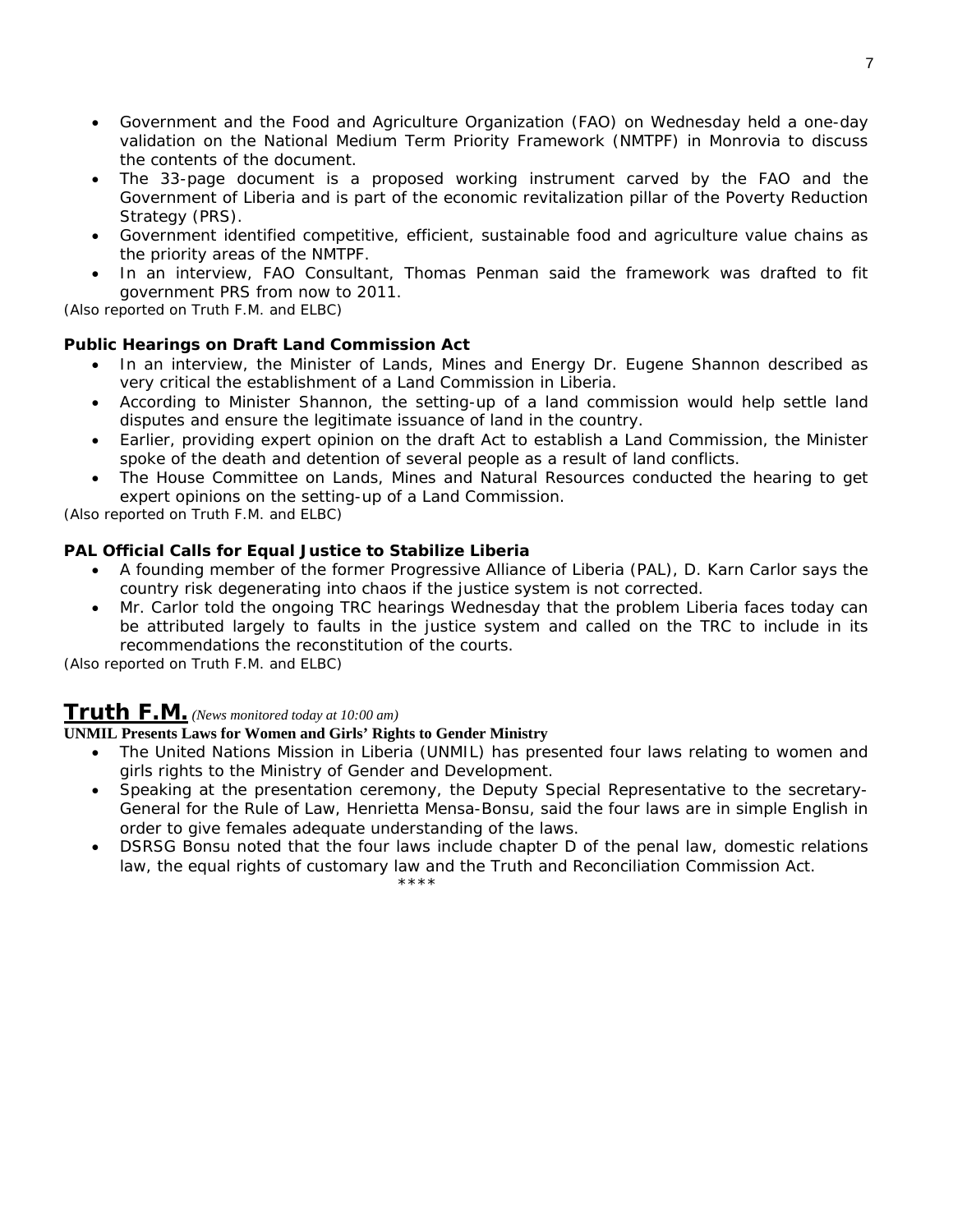### **ENSURE JUSTICE IS NOT SIDELINED IN SHORT-TERM INTEREST OF UNSUSTAINABLE PEACE, URGES DEPUTY SECRETARY-GENERAL IN REMARKS TO AMERICAN BAR ASSOCIATION**

#### NEW YORK

The following information was released by the United Nations:

Following is the text of Deputy Secretary-General Asha-Rose Migiro's remarks to the American Bar Association, in New York on 9 August:

It gives me great pleasure to address the Opening Assembly of the American Bar Association's 2008 Annual Meeting. Before I assumed office as Deputy Secretary-General of the United Nations, and before I was Foreign Minister of Tanzania, I was a practising lawyer and a professor of law. I, therefore, feel quite at home among all of you.

First, let me pay tribute to you, Mr. President and the American legal community, for your years of support for the United Nations. United States diplomats and lawyers led efforts to prepare the draft of the United Nations Charter in the 1940s, and they paved the way for domestic support of the institution under Presidents Roosevelt and Truman. Indeed, you were with the Organization at its inception, and you are still with us today. Thank you.

Thank you also for this opportunity to share some thoughts on the rule-of-law activities of the United Nations. As lawyers, you know better than anyone that rules and regulations are designed to establish order and stability by providing clarity and structure to human interactions.

In order to develop and flourish, all professions need accountable Governments, procedures and laws enacted on the basis of due process and human rights, and a system of advocates and umpires to solve disputes fairly and impartially. This applies not just to legal work, but to all human activity.

In this context, I congratulate the American Bar Association on the successful launch of the "World Justice Project". I understand the project seeks to engage other disciplines -- such as health, education, military, journalism, the arts and business -- in advancing the rule of law worldwide. This is a truly ambitious yet necessary undertaking, and I wish you great success.

Your new initiative reinforces the UN's own longstanding efforts to promote the rule of law. The Organization's founders expressed the resolve "to establish conditions under which justice and respect for the obligations arising from treaties and other sources of international law can be maintained". Today, the United Nations promotes the rule of law at the international level and at the national level, and at the critical interface between the two, the national implementation of international law.

Our work is driven by the belief that respect for international law is crucial for the maintenance of international peace and security. To use the words of Judge Higgins, President of the International Court of Justice, "in a world often divided by politics, international law is our common language".

This shared language lies at the heart of the United Nations Charter. Since the Organization's founding, we have supported the promotion, development and implementation of international law and standards in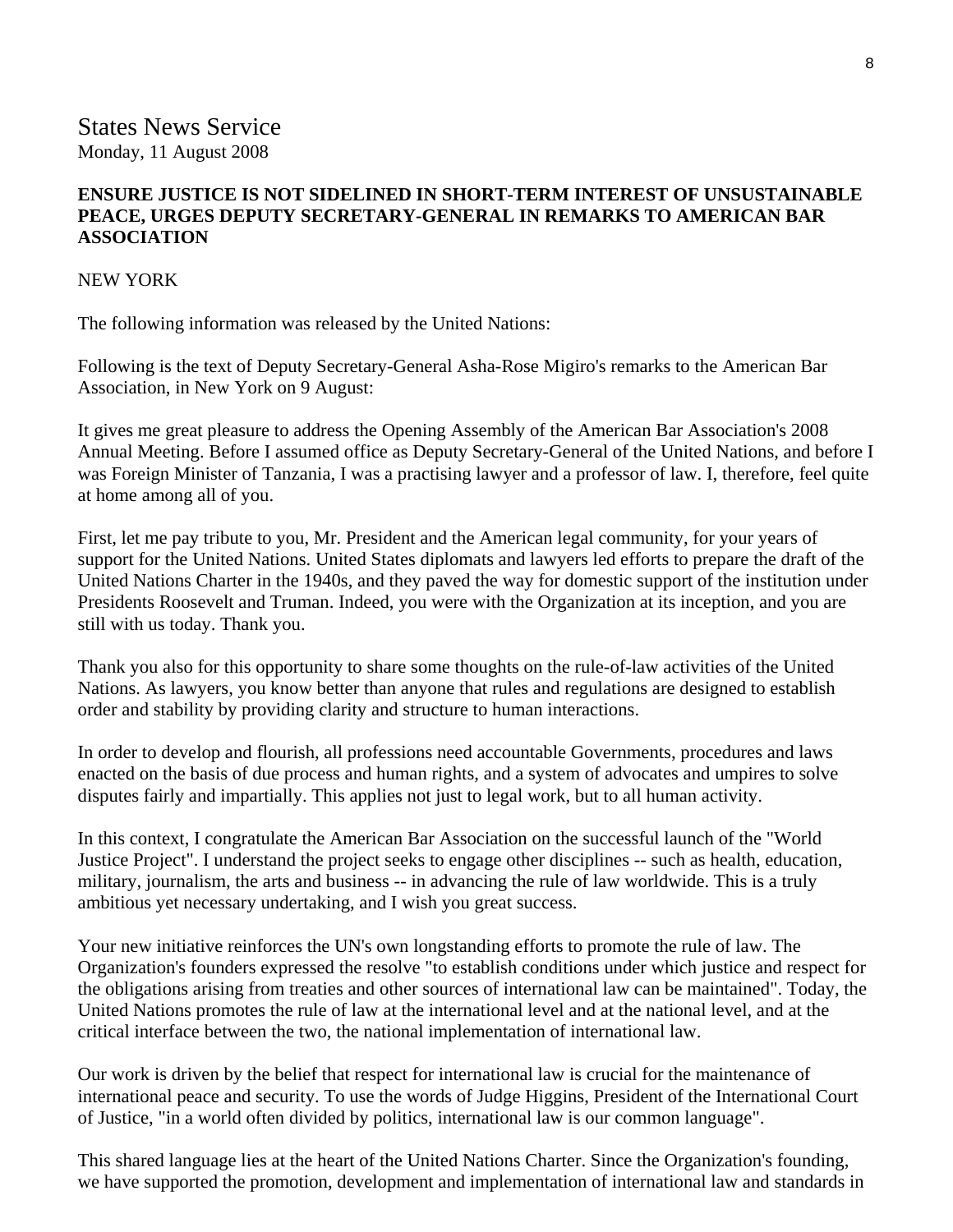almost all fields -- from the environment to disarmament, from organized crime to the law of the sea, from human rights to trade. Progress on this front represents one of the Organization's greatest achievements.

Today, our main challenge is not to come up with new laws, norms and treaties. But to give meaning to the vast body of law that has already been promulgated. In other words, rule of law as a mere concept is not enough. Laws must be put into practice and permeate the fabric of our lives.

Perhaps no other issue sums up this challenge better than the work by the United Nations and the international community to bring an end to impunity. Regrettably, more than six decades after the end of the Second World War, the world continues to witness appalling crimes. At the same time, there is also growing international acceptance that impunity for these crimes cannot be tolerated, and that there can be no lasting peace until the perpetrators are brought to justice.

The International Criminal Tribunals for the Former Yugoslavia and for Rwanda, both established by the Security Council, were pioneering entities. Their work opened the door to other forums to fight impunity under international law, such as the Special Court for Sierra Leone and the Extraordinary Chambers in the Courts of Cambodia.

The success of these courts reinforced the sense of the international community that a more permanent forum to address the most egregious atrocities was needed.

That dream finally came to life in the creation of the International Criminal Court. Unlike ad hoc tribunals of all kinds, the ICC is a permanent institution. Already, in the relatively short period of its existence, the Court has established itself as the centrepiece of our system of international criminal justice. Its creation is clearly one of the major achievements in international law during the past century.

Yet the welcome emergence of international criminal law raises its own questions. For instance, one particular challenge in the context of post-conflict situations is to reconcile the need for peace with the duty of justice. For the United Nations, justice and peace are complementary requirements. We strongly believe that there can be no lasting peace without justice. The question, therefore, is not whether justice should be pursued, but rather how best to interlink the two in light of the specific circumstances, without sacrificing one for another.

The United Nations has a clear position that it cannot support any amnesty for genocide, war crimes, crimes against humanity and gross human rights abuses. I hope that you, as legal professionals, will work wherever possible to ensure that justice is not sidelined in the short-term interest of an unsustainable peace.

World leaders pledged in 2005 to protect populations from genocide, war crimes, ethnic cleansing and crimes against humanity. Now, the need to make this responsibility to protect fully operational represents a major priority and challenge for the United Nations and for our Member States. I urge you to press for the close attention to the issue within your own country.

Let me turn, briefly, to the UN's rule-of-law work at the national level.

Currently, some 40 entities around the United Nations system are actively engaged in the promotion of the rule of law in more than 110 countries and in all regions of the globe.

In Afghanistan, Liberia, Nepal, Somalia and Uganda, United Nations assistance covers support for legal reform; transitional justice; strengthening of law enforcement, justice and corrections institutions; gender